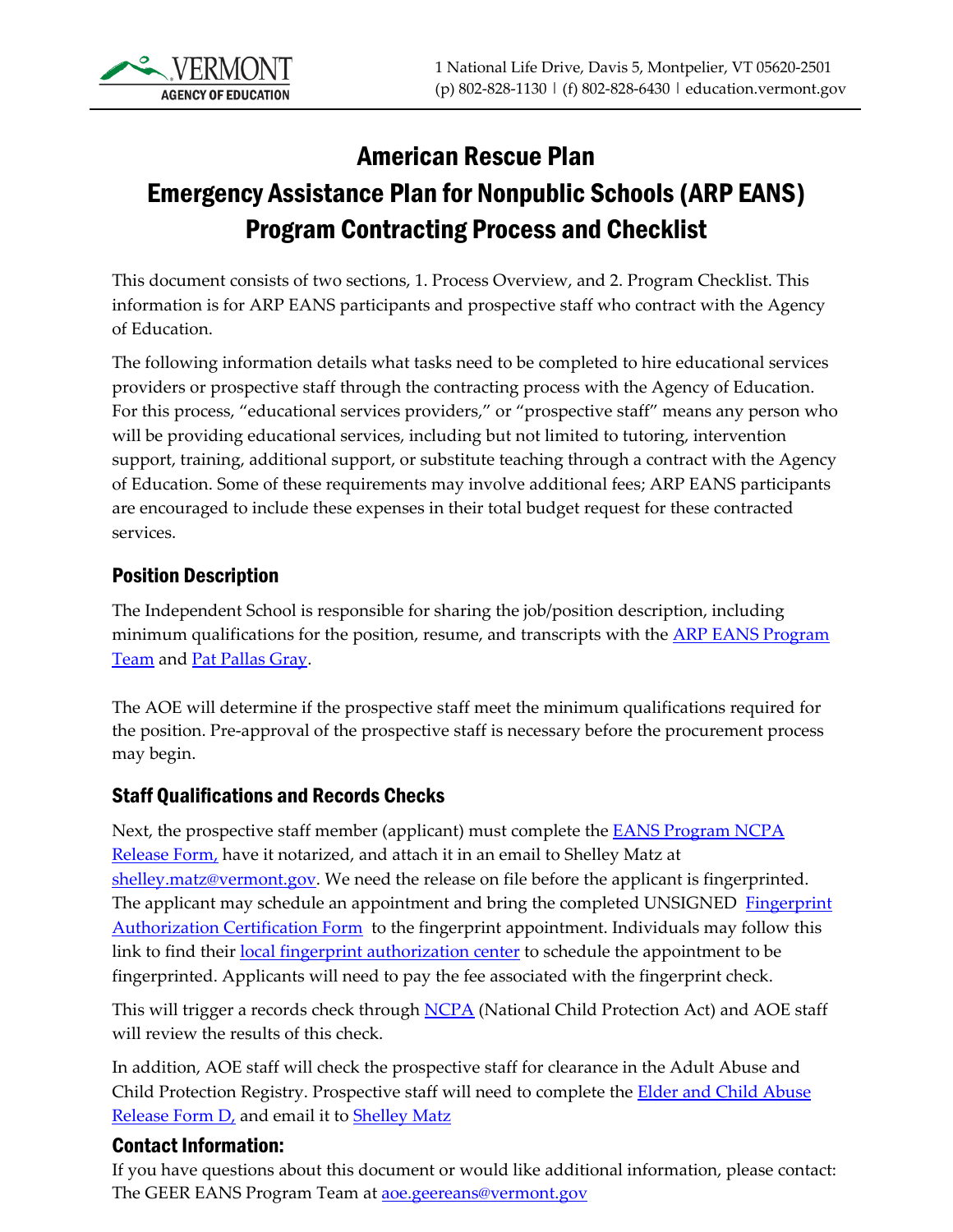Once these checks are complete and the applicant has been approved, the independent school and the applicant will be informed by the AOE and directed to the next step of the contract process with Shelley Matz.

## Insurance Requirements

The State of Vermont has insurance requirements for contracting with the State. Before a contract can be issued, the prospective staff member must provide the Agency of Education certificates of insurance to show that the following minimum coverages are in effect.

- **General Liability and Property Damage:** With respect to all operations performed under this Agreement, the Party shall carry general liability insurance having all major divisions of coverage including, but not limited to:
	- o Premises Operations
	- o Products and Completed Operations
	- o Personal Injury Liability
	- o Contractual Liability
	- o The policy shall be on an occurrence form and limits shall not be less than:
		- **51,000,000 Each Occurrence**
		- **52,000,000 General Aggregate**
		- <sup>•</sup> \$1,000,000 Products/Completed Operations Aggregate
		- **51,000,000 Personal & Advertising Injury**
- Additional Insured. The General Liability and Property Damage coverages required for performance of a contract shall include the following statement on the certificate of insurance: The State of Vermont and its agencies, departments, officers and employees are Additional Insureds for General Liability.
- $\Box$  Professional Liability Insurance for ARP EANS contractors working directly with children. Contractors must carry professional liability insurance coverage in an amount not less than \$500,000 per claim/\$500,000 aggregate.
- $\Box$  Automotive Liability. Contractors shall carry automotive liability insurance covering all motor vehicles, including hired and non-owned coverage, used in connection with the contract. Limits of coverage shall not be less than \$500,000 combined single limit. If performance of this Agreement involves construction, or the transport of persons or hazardous materials, limits of coverage shall not be less than \$1,000,000 combined single limit. Note: The automotive coverage amount could be reduced if contractor has lower coverage.
- □ Questions about insurance requirements should be directed to [Shelley Matz.](mailto:shelley.matz@vermont.gov)

## Important Reminders

The contracting process MUST begin by July 21, 2022. This can include making initial contact with **Shelley Matz** to begin this process.